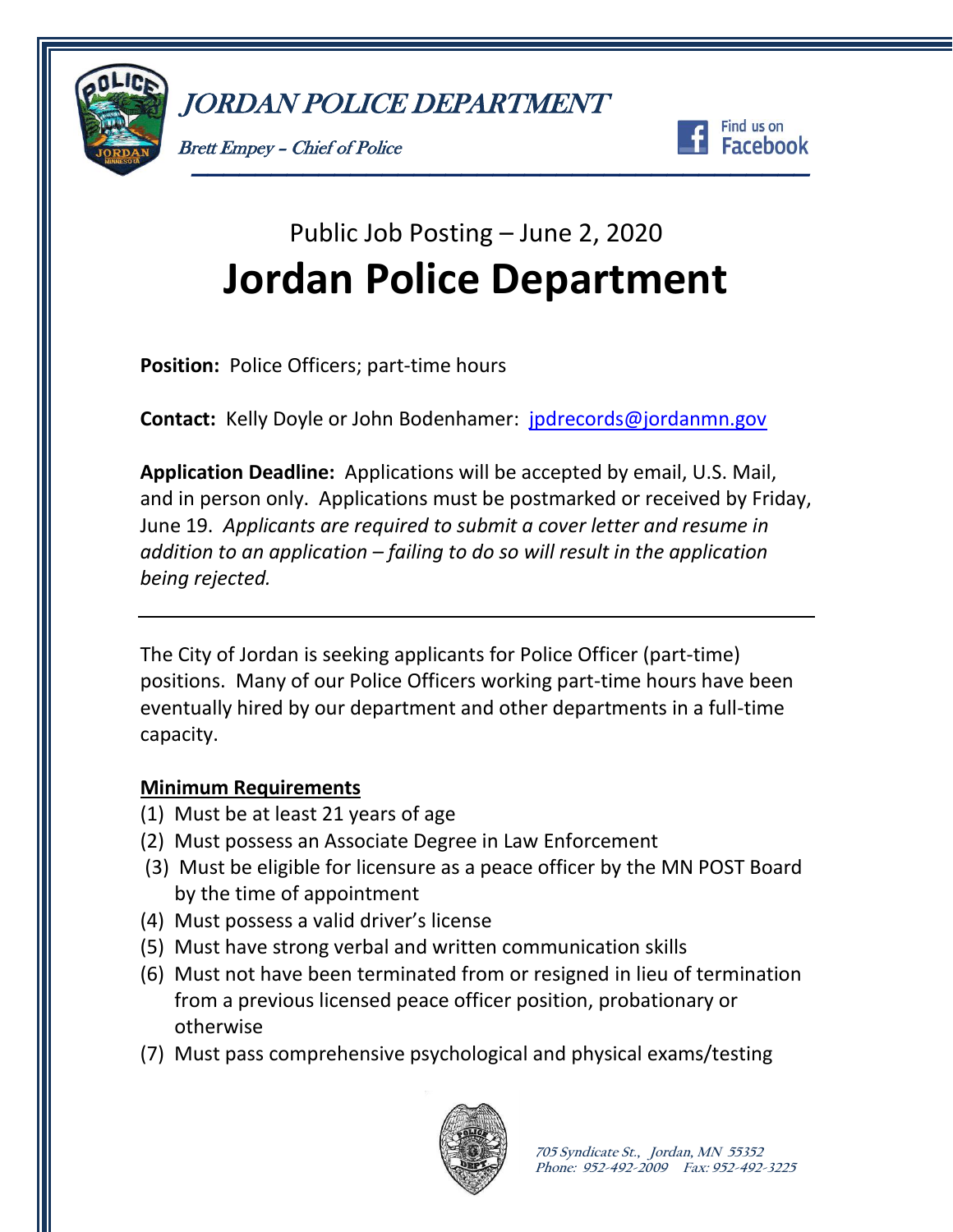

Brett Empey – Chief of Police



# **Applicants are required to submit a cover letter and resume in addition to the City employment application**.

The full job posting and City employment application may be downloaded online by visiting **jordanmn.gov** and viewing the **City Jobs** link.

For more information please contact Kelly Doyle or John Bodenhamer by email at [jpdrecords@jordanmn.gov](mailto:jpdrecords@jordanmn.gov) or by phone at 952-492-2009.

### **Mailing address:**

Jordan Police Department 705 Syndicate St. Jordan, MN 55352

*See full job description on the following pages below.*

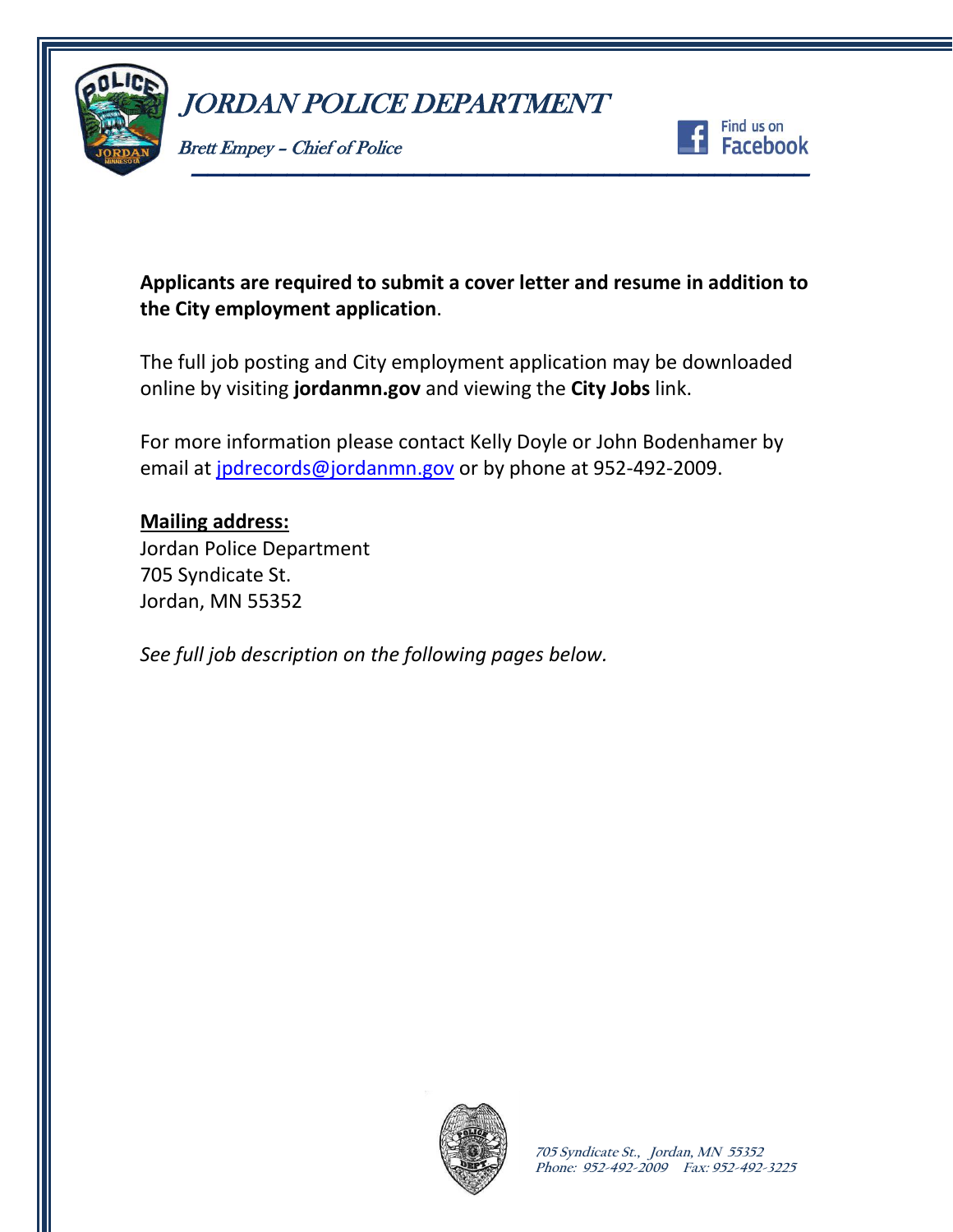

Brett Empey – Chief of Police



*Department: Police* FLSA Status: *Non-Exempt*

#### **General Definition of Work**

Performs intermediate protective service work performing a variety of general and police support duty assignments, enforcing laws, investigating criminal activity, ensuring safety of public, testifying in court, maintaining records and files, preparing reports, and related work as apparent or assigned. Work is performed under the moderate supervision of the Police Sergeant.

## **Qualification Requirements**

*To perform this job successfully, an individual must be able to perform each essential function satisfactorily. The requirements listed below are representative of the knowledge, skill and/or ability required. Reasonable accommodations may be made to enable an individual with disabilities to perform the essential functions.*

#### **Essential Functions**

Operates a patrol vehicle; enforces penalties for violations of traffic laws, suspicious activities or persons and disturbances of law and order; responds to radio dispatches and answers calls and complaints.

Responds to police, medical, and mental health calls for service and/or emergencies as directed; provides assistance as needed.

Searches area for suspects; apprehends criminals and offenders; handles arrest situations and procedures; takes written and oral statements from victims and witnesses.

Requests checks on car registrations, warrants, and firearms; issue tickets, citations and tags for illegal violations.

Operates communication equipment and vehicle monitoring equipment, reports damaged, lost, or properly operating equipment to supervisors.

Writes detailed reports; completes routine, non-emergency reports and initial investigative reports.

Monitors crime areas by vehicle or foot patrol; performs business and house watch checks.

Provides various types of customer service when working with citizens, elected officials, and/or associates.

Maintains community, governmental, and school relations and participates in public relations activities as directed.

Interviews suspects, witnesses, citizens, victims and others as required; interrogates suspects and takes sworn statements, formal confessions, or depositions; serve subpoenas as directed.

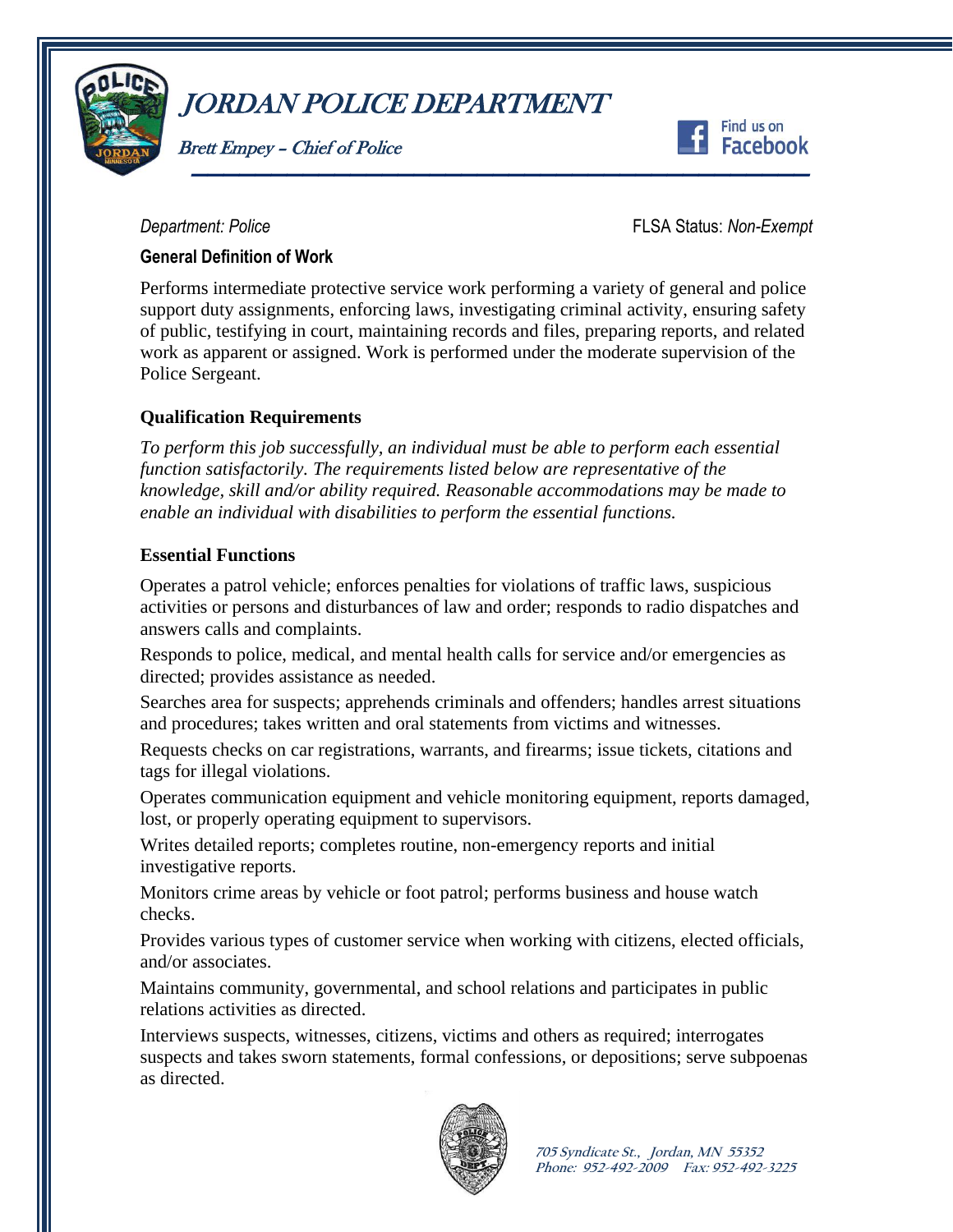

Brett Empey – Chief of Police



Identifies, gathers, and preserves evidence as assigned. Provide credible testimony in court regarding criminal and civil cases.

#### **Knowledge, Skills and Abilities**

General knowledge of law enforcement methods, practices and procedures; general knowledge of the street system and physical layout of the City; general knowledge of the rules and regulations of the department; ability to understand and carry out oral and written instructions and to prepare clear and comprehensive reports; skill in the use of firearms, chemical agents, weapons of defense and the operation of a motor vehicle; ability to deal courteously, firmly

and tactfully with the public under stressful situations; ability to analyze situations and to adopt quick, effective and reasonable courses of action with due regard to surrounding hazards and circumstances;

possession of physical agility and endurance; ability to establish and maintain effective working relationships with associates and the public.

#### **Education and Experience**

Associates/Technical degree in law enforcement, criminal justice, or related field, or equivalent combination of education and experience.

#### **Physical Requirements**

This work requires the regular exertion of up to 10 pounds of force, frequent exertion of up to 25 pounds of force and occasional exertion of up to 50 pounds of force; work regularly requires speaking or hearing and reaching with hands and arms, frequently requires standing, walking, sitting, using hands to finger, handle or feel and repetitive motions and occasionally requires climbing or balancing, stooping, kneeling, crouching or crawling, tasting or smelling, pushing or pulling and lifting; work has standard vision requirements; vocal communication is required for expressing or exchanging ideas by means of the spoken word and conveying detailed or important instructions to others accurately, loudly or quickly; hearing is required to perceive information at normal spoken word levels and to receive detailed information through oral communications and/or to make fine distinctions in sound; work requires preparing and analyzing written or computer data, using of measuring devices, operating motor vehicles or equipment and observing general surroundings and activities; work regularly requires exposure to outdoor weather conditions and occasionally requires working in high, precarious places, exposure to fumes or airborne particles, exposure to toxic or caustic chemicals, exposure to the risk of electrical shock, working with explosives and exposure to blood borne



**705 Syndicate St., Jordan, MN 55352 Phone: 952-492-2009 Fax: 952-492-3225**